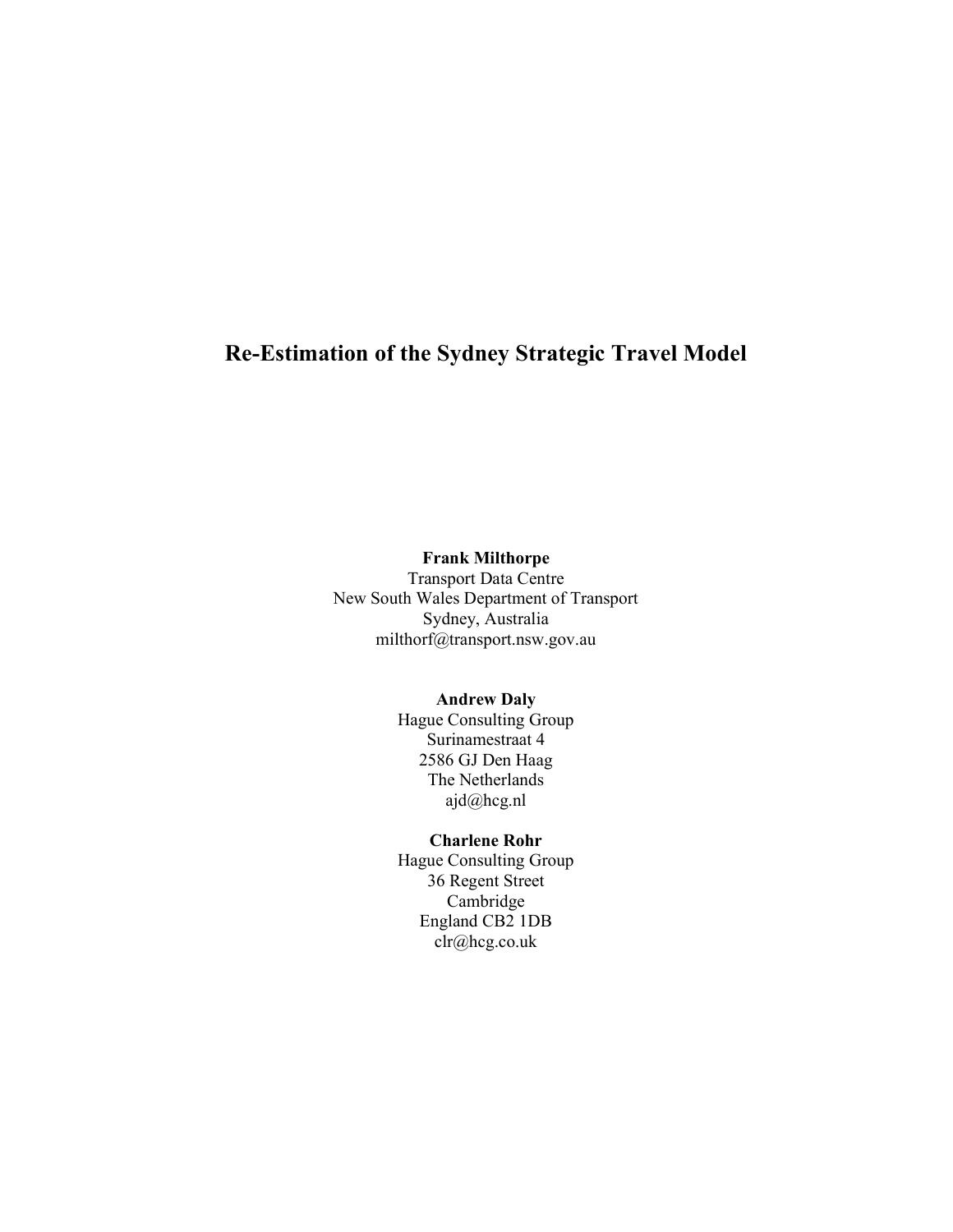## 1. BACKGROUND

The Transport Data Centre (TDC) of the NSW Department of Transport operates the Sydney Strategic Travel Model (STM), which is used to obtain forecasts of travel demand in the Sydney region. The STM was originally developed as part of the 1971 Sydney Area Transportation Study. As new data has become available, it has been incorporated into the model; however, there has been no significant change to the structure of the model since it was first designed. Whilst the model could be considered to be "state of the art" in the 1970s, it does not represent the more complex travel behaviour incorporated in travel demand models in the 1990s. It has been recognised for some time that the STM is not appropriate for the analysis of current transport policy and planning issues and that the model requires a number of enhancements to improve its forecasts and application in the current policy environment.

In 1996 the Department commissioned a consortium led by Hague Consulting Group (HCG) to design a travel demand modelling system that would provide outputs suitable for the needs of government for relevant and timely analysis of current transport and land use policies. Two of the important criteria for the model design were firstly the specification of an implementation plan which allowed improvements to be implemented incrementally in a staged manner and secondly that the components of the model design had been proven to work in other model systems.

In 1998, the HCG consortium was commissioned to implement the first of a series of studies that will be carried out to re-estimate the STM. The first stage included the estimation and implementation of all models associated with home to work travel, including the further models that are necessary to implement these, including models of licence holding, vehicle ownership and the implementation of the prototypical sampling procedure.

#### 1.1 Structure of the Paper

The paper describes the models estimated in the first stage of the STM re-estimation. The first section, Section 2, describes the data that were available for the modelling and the basic model definitions. Section 3 describes the structure of the mode/destination choice models and presents results obtained from the model estimation. Sections 4, 5 and 6 describe the structure of the other models required for the implementation of the model system, specifically the licence models, the car ownership models and the frequency models, respectively. Section 7 summarises the model validation that was carried out in the project. Sections 8 and 9 describe the prototypical sampling procedure and the forecasting structure. Planned future improvements are discussed in Section 10.

#### 2. MODEL DATA

There were two major sources of data available for model estimation: household travel surveys undertaken by TDC and information from the Census of Population and Housing.

TDC has undertaken a number of household travel surveys, including one-off large-scale surveys in 1971, 1981 and 1991/92 (Home Interview Survey, HIS), and a continuous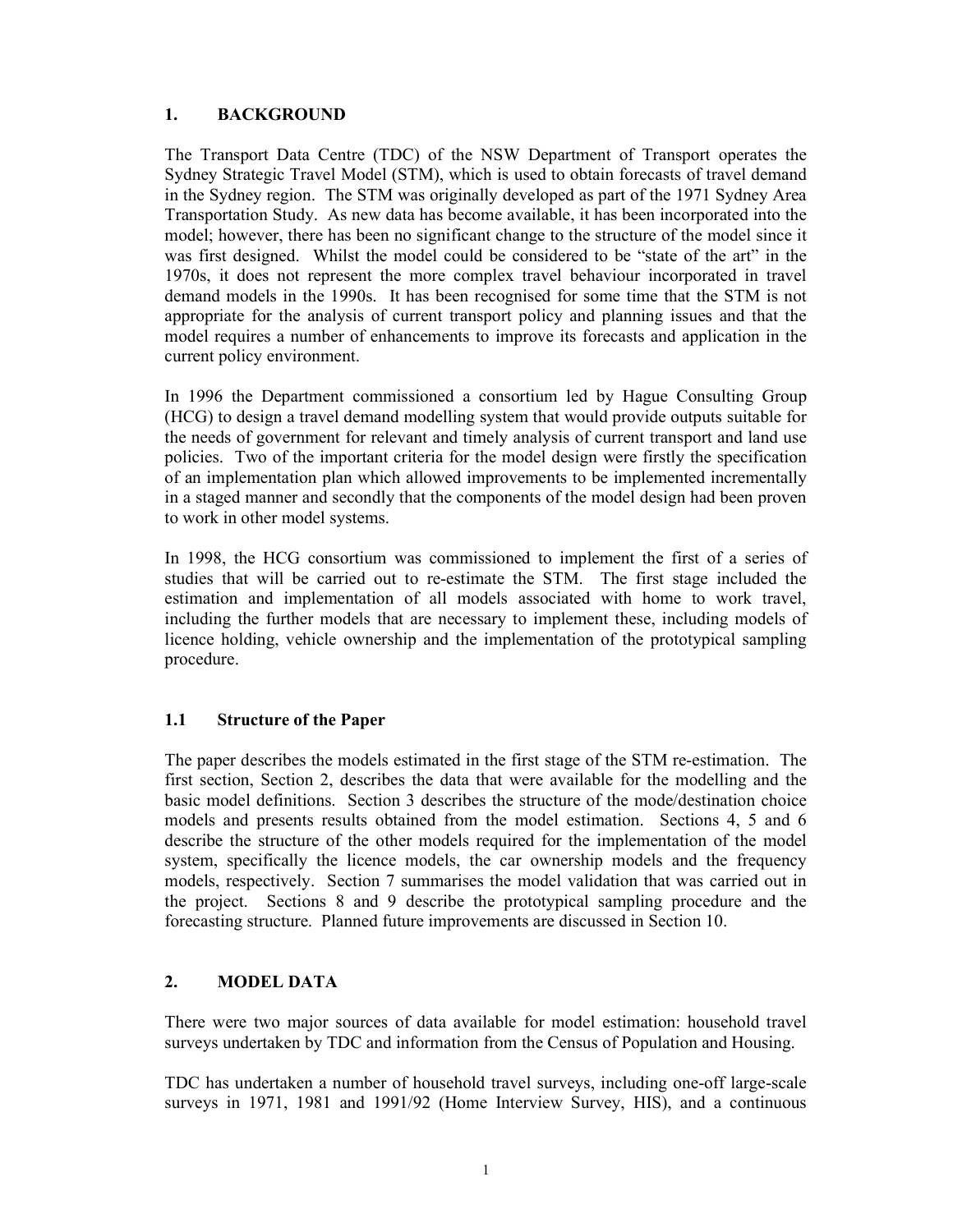survey since 1997 (Household Travel Survey, HTS). These surveys obtain details of all travel undertaken by all members of the household on their allocated travel day. The geographic scope of the surveys is the Greater Sydney Metropolitan Region (shown in Figure 1). All days of the week were surveyed. For estimating models of commuting travel a subset of this data was relevant. The 1991 travel survey includes surveys of approximately 7,000 households, 20,000 people and 5,000 trips comprising travel from home to work on weekdays in the STM model area. The first wave (1 July 1997 to 30 June 1998) of the continuous travel survey includes surveys of approximately 2,200 households, 5,800 people and 1,700 trips comprising travel to work on weekdays in the STM model area. Data from the first two quarters of the second wave of the continuous survey (1 July 1998 to 31 December 1998) were also available for model estimation. As the same sampling fraction for the second wave of the continuous survey is the same as the first year, the available data is approximately half of that of the first wave.

The most recent five yearly Census of Housing and Population was conducted on 6 August 1996 by the Australian Bureau of Statistics (ABS). This is a complete enumeration of all people within Australia on Census day. As part of the Census, employed people are asked to provide their workplace address. These addresses are coded to the zones that are used in the STM. Also, employed people indicated the mode(s) used to travel to work on Census day. This data is referred to as Journey To Work (JTW) data. In general, the Census JTW data source is more reliable than the home interview data, because the sample size is larger. The home interview data, however, are more suited to the estimation of disaggregate models, because they offer detailed information for each traveller. There were further complications in the use of the Census JTW data for the estimation of the mode/destination choice models, specifically that a number of key variables are missing, for example information on licence holding and time of travel, and secondly that the JTW information is available only in a restrictive set of cross-tabulations. Finally, small numbers in the JTW table cells have been randomised by ABS to preserve confidentiality.

Initially, it had been considered that the JTW would be used jointly for estimation of the mode/destination choice models. However, because of the aggregate structure of the data and its limitations, and because the model parameters were accurately estimated without it, it was decided to use the JTW data for validation purposes only.

Because behavioural data existed for 1991/92, 1996 and 1997+, network information was required to explain these choices for the subsequent modelling. These data were supplied by TDC.

#### 2.1 The Model Scope

The model area is the Sydney Statistical Division, shown in Figure 1. This area includes Sydney, the Blue Mountains and the Central Coast (Gosford and Wyong). This is an area covering 12,100 square kilometres (4,700 square miles) and in 1999 had an estimated population of 4,040,000. The population growth is currently just over 1% per annum.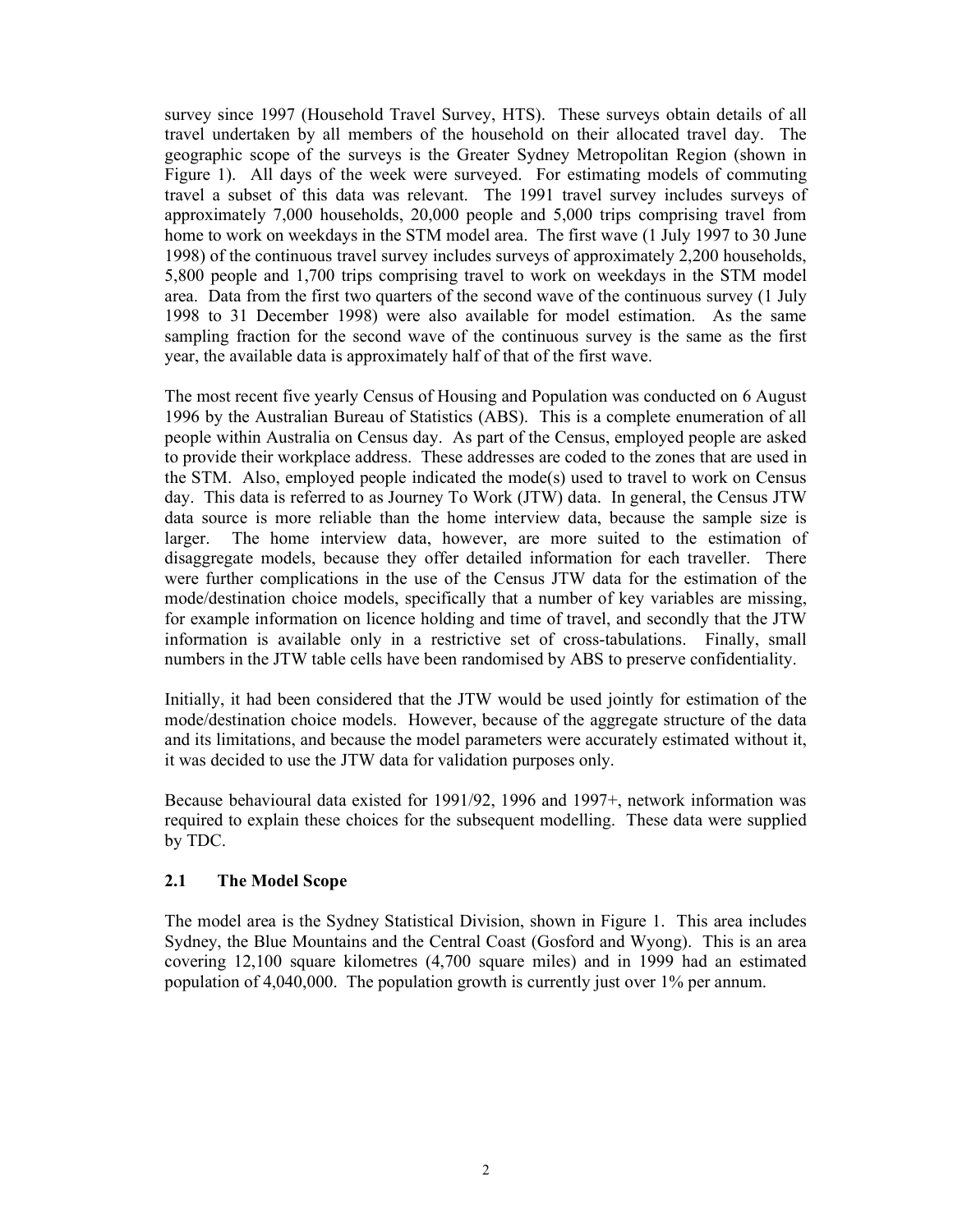

Figure 1: Model Area

It was recommended that the basis of the modelling be tours. A simple tour – out and return – is the amount of travel that is required in order to take part in an activity outside the home. It is therefore logical in connection with activity modelling to model the tour as a unit rather than to split it into loosely connected outbound and homebound trips. Whilst the travel surveys provide information on intermediate travel to and from work, the JTW does not contain this information. The intention is thus that the traveller is modelled as taking a decision about the activity and the total required travel together. Decisions about travel frequency, destination, mode and time of day then relate to the entire tour, ensuring consistency in the predictions regarding outbound and homebound sections. The key advantage in the use of tours is the coherence imposed on the modelling.

Four periods of the day were distinguished in the modelling: morning peak, evening peak, daytime (between the peaks) and evening/night. 'Shoulder' periods were also defined to represent the transition between congested peaks and the less congested day and evening/night periods. For model estimation, it was required that each tour be assigned network level-of-service data that best fitted with the times of day at which the tour was made. This follows from the basic assumption in the modelling that time-of-day is fixed by decisions exogenous to the transport sector.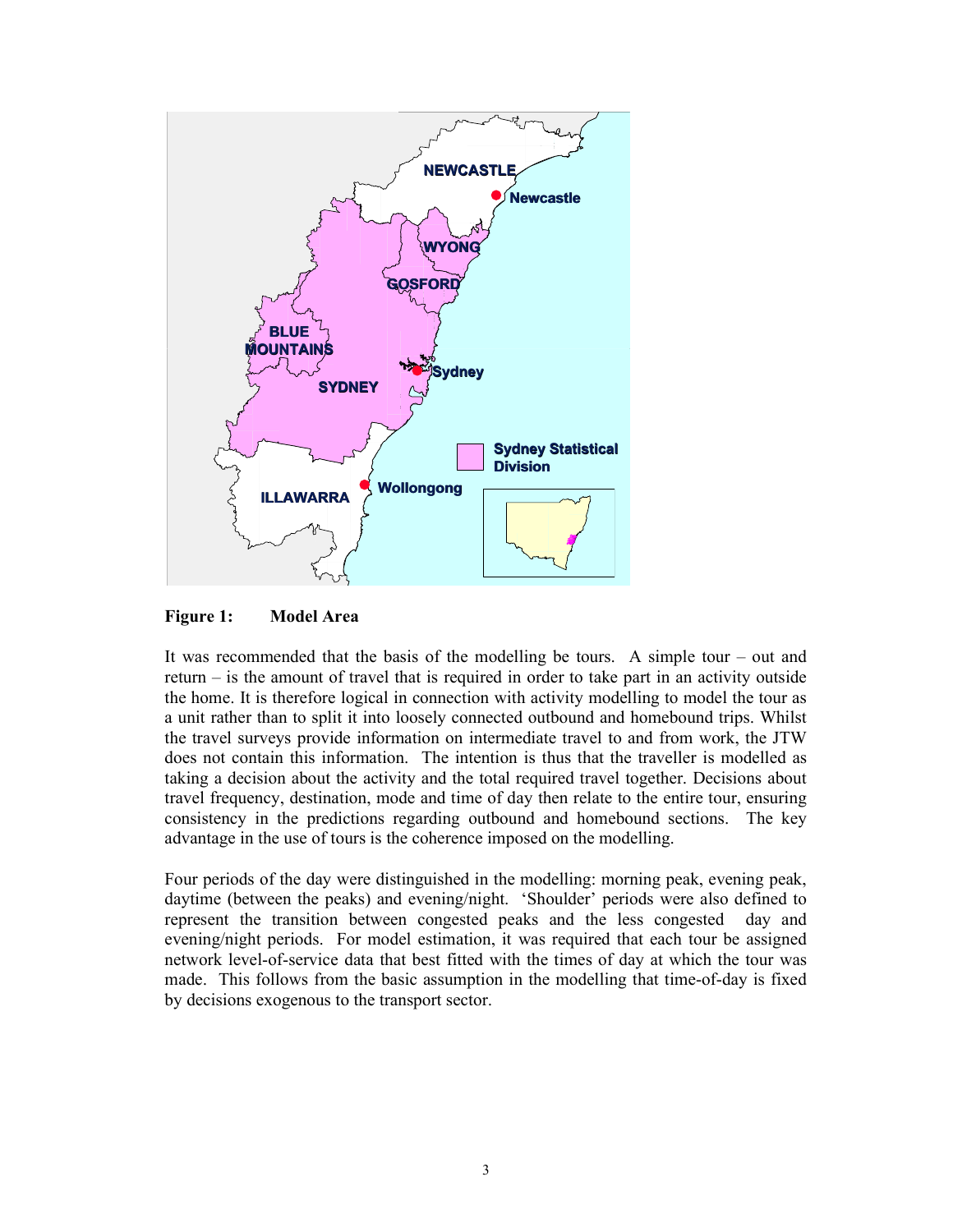## 3. MODE-DESTINATION CHOICE MODEL

The models of mode and destination choice were estimated jointly. This was not because it is believed that the decisions on these aspects of the work trip are in fact taken simultaneously, in fact no assumption on this point is necessary. The requirement for simultaneous modelling and in particular for simultaneous model estimation arises from considerations of efficiency in the modelling.

The alternatives in the mode-destination model are the full interaction of the modes and destinations, i.e. each mode is potentially available for each destination.

Seven mode alternatives were defined in the models:

- Car driver:
- Car passenger;
- Rail (possibly with bus access);
- Bus only;
- Bike;
- Walk;
- Taxi.

Mode alternatives were 'available' to specific observations depending on a number of conditions. For example the 'car-driver' alternative was available to respondents if they had a licence and if there was at least one car in their household. A constant was also applied to the car-driver utility for cases where there are fewer cars than persons with licences, in the household, to reflect the lower probability of driving a car in this situation.

Different car passenger availability conditions were tested in the model estimation procedure. In the final model formulation, the car passenger alternative was specified to be available to all respondents. A constant was also applied to the car passenger utility if there was a car in the household and if there were other persons in the household with licences, to reflect the higher probability of being able to travel as a car passenger in these cases.

Train and bus were available to respondents if train (or light rail or ferry) or bus services were available between the respondent's origin and destination. Taxi and non-motorised modes were available to all travellers, except that walking was not considered to be available for one-way journeys of over 10 kilometres.

There are between 800 and 900 zones in the model area: rather more zones being defined for the 1996/97/98 JTW/HTS data than for the 1991/92 HIS. The combination of full destination choice for each mode presented substantial difficulty for effective processing and model estimation, because of the long computer run times (models with full modedestination choice took about 21 hours to run on Pentium II 350MHz). For this reason a strategy of sampling was undertaken for the model estimation. For simplicity the structure of maintaining a full set of modes for each sampled destination was maintained and the sampling was undertaken across destination alternatives only. The sampling strategy took account of the relative importance of different destinations, measured by the manufacturing and non-manufacturing employment in the zone, and the distance of the zone from the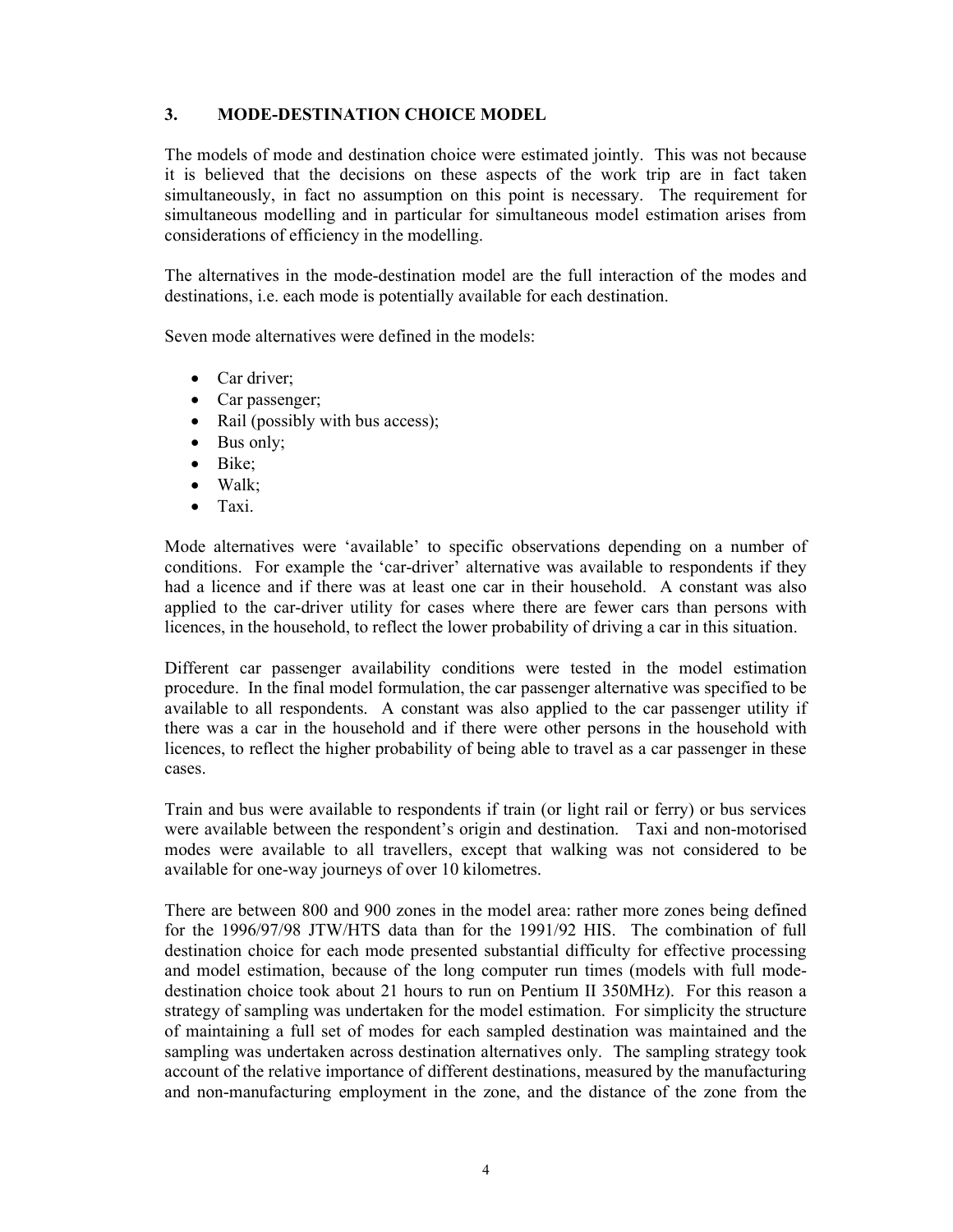workers' home. The final models were estimated without sampling, for reasons explained below.

As mentioned earlier, the modelling was done using two separate data sources: the HIS and HTS data. While there were many similarities between these sources, for example the questionnaire forms were quite similar, there was reason also to question whether the same model could be applied directly to both data sets. In particular, the level-of-service data that was available was more appropriate to the HTS data; while adjustments were made to construct networks that were reasonably representative of the 1991/92 situation there was inevitably greater error in this case.

For these reasons, a scaling factor was applied to the HIS data to take account of the potential for greater error in modelling the HIS than the HTS data. This procedure has become standard practice when dealing with multiple data sources, although it is perhaps best known when merging stated preference data with revealed preferences. In the modelling results, it was found that a factor of about 0.9 was needed to reduce the HIS error to the level of the HTS. In application in the ALOGIT software, this scaling factor is applied by setting up an artificial tree structure.

Further tree structures were investigated for the modelling of mode and destination choice. The unobserved variables affecting these two choices are quite different and it is natural to expect that the net error brought about by their omission is different. In a model of commuter behaviour, in particular, it is natural to expect that the unobserved variables affecting destination choice, i.e. whether the traveller has a job in a particular zone, would introduce a larger variance into the model than unobserved influences on mode choice. However, there is no guarantee that the model will work out in this way. For this reason, two tree structures were tested:

| $Tree'$ 1:         | mode choice under destination choice; |
|--------------------|---------------------------------------|
| $\text{`Tree'}$ 2: | destination choice under mode choice. |

The 'Tree '1 structure implies that the destination choice error is greater than the mode choice error; the 'Tree' 2 structure implies that the mode choice error is greater. It was assumed that the same tree structure is applied to both data sources.

The tests of model structure were done without sampling destination alternatives, for two reasons. First, the structural tests can prove to be quite sensitive and a small change in the model such as eliminating destination sampling, particularly since it is likely to impact destination choice more than mode choice and since it is known to introduce a small bias, might cause different results to be obtained on the structural tests. Second, the theory of destination sampling, due to McFadden, is applicable to multinomial logit models only and although it seems likely to apply to nested models, at least approximately, the abandonment of sampling at this point eliminates the theoretical problem entirely.

The structural coefficients for the two tree structures were found to be:

| 'Tree' 1: modes under destinations: | 0.9188 (t= 63.6);   |
|-------------------------------------|---------------------|
| 'Tree' 2: destinations under modes: | $0.8006$ (t= 23.1). |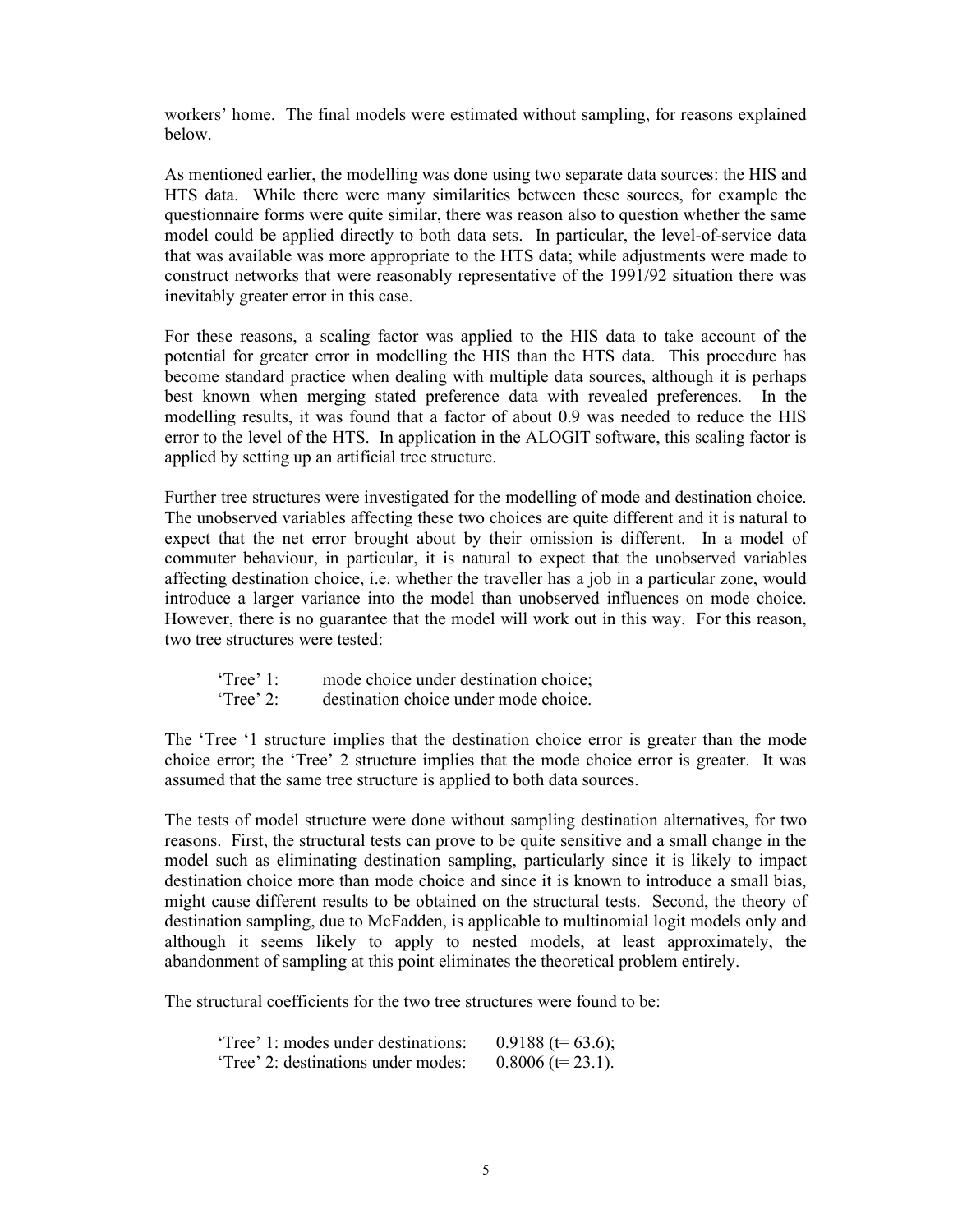Both parameters significantly improved the fit of the model and both were significantly less than 1. Because the Tree 1 structure was more intuitively plausible, it was selected as the final model for implementation.

During the model estimation procedure a non-linear cost term, logarithm cost, was tested. The logarithmic cost formulation has proved to give better results in several major modelling systems, for example in the Netherlands National Model, and this formulation led once again to an improved model fit.

Two caveats must therefore be made when discussing the model 'values of time'<sup>1</sup>. Firstly, it is emphasised that the resulting coefficient values, particularly the cost coefficients, are highly dependent on assumptions made about appropriate travel costs, including driving costs, parking costs and fare, which are subject to substantial error. Secondly, because of the logarithmic cost formulation the concept of a single average value of time is not supported. For validation purposes, however, an estimate of the average value of time was calculated based on the average cost for the chosen mode; this, however, is an estimate only.

Given the above caveats, the resulting values of time were found to be reasonable, for example:

- values of time for in-vehicle car<sup>2</sup>, bus<sup>3</sup> and train time vary from \$AUD10<sup>4</sup> to \$12 per hour;
- access time is valued at about twice in-vehicle time;
- (other) wait time is valued more highly than access time.

Two wait time coefficients were defined in the mode/destination choice models. The 'first wait time' reflected the valuation of waiting time for the first public transport vehicle of the trip. The value of this coefficient was much lower than that of the subsequent wait time coefficient, because, with knowledge of the timetable, this time can be spent at home or at work, which is perceived to be less onerous by travellers than 'other wait time', i.e. the time spent waiting time for all other public transport vehicles used in the journey.

Separate cost coefficients were estimated for different income groups, which showed the expected pattern of higher income travellers having lower sensitivity to cost and higher values of time. The pattern for the value of car time, by income group, was clear: the value of time was monotonically increasing, but the increase was not directly proportional to the increases in income. This is consistent with the findings from other studies conducted by HCG. The same pattern across income groups was observed for the other time components.

<sup>1</sup> The phrase 'value of time' is used to mean the monetary value of marginal savings or losses of travel time.

 $\mathcal{L}$ 'Car' includes drivers, passengers and taxi users.

<sup>3</sup> 'Bus' includes bus and ferry.

<sup>4</sup> All monetary values referred to in the paper are in \$AUD.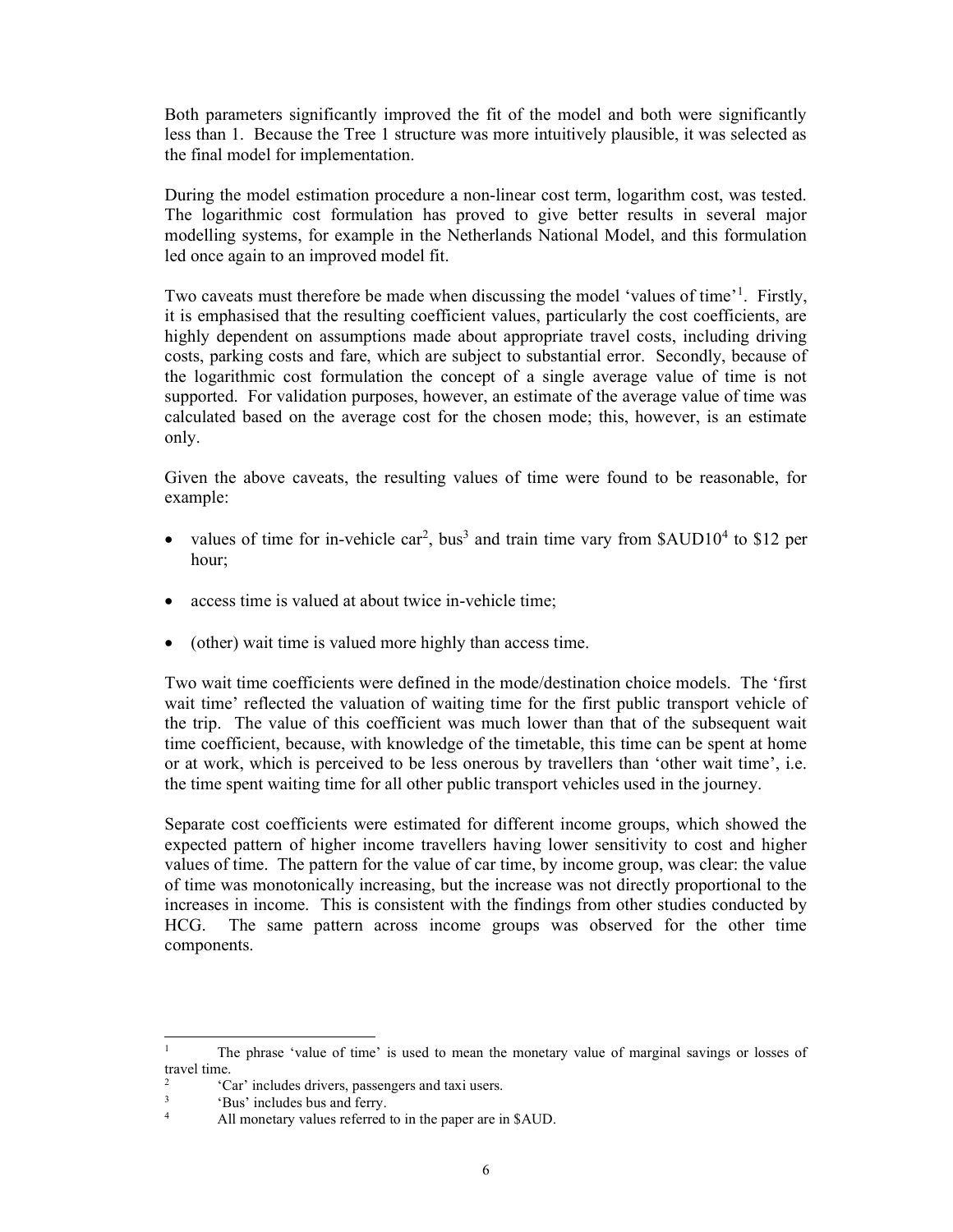

Figure 2: Values of Car Time by Personal Income Group (\$/hr)

Travel segments with different behavioural characteristics within the home to work segment were identified by applying the base models to specific segments of the population, to see how the model predicted their behaviour. On the basis of this analysis, a number of socio-economic variables were incorporated into the model:

- a dummy variable for male car drivers and cyclists, expressing differential mode preferences by sex;
- a high personal income (greater than \$26,000 per year) dummy variable for train use, reflecting the greater preference for trains by high-income travellers;
- a dummy variable for young (under 25) car drivers, reflecting the lower level of driving by this group;
- a dummy variable for full-time workers, reflecting their increased use of trains;
- a dummy variable for households with company cars, reflecting their increased driving of cars; of course it would be better to identify more precisely the person with the household who has use of the company car, but this was not possible in the data files currently available.

Two distance adjustment were also implemented, for manufacturing employees and for persons making journeys to part-time and second jobs, reflecting the fact that these commuters tended to make shorter journeys.

#### 3.1 Mode/Destination Segmentation

The model structure contains a number of socio-economic segmentations.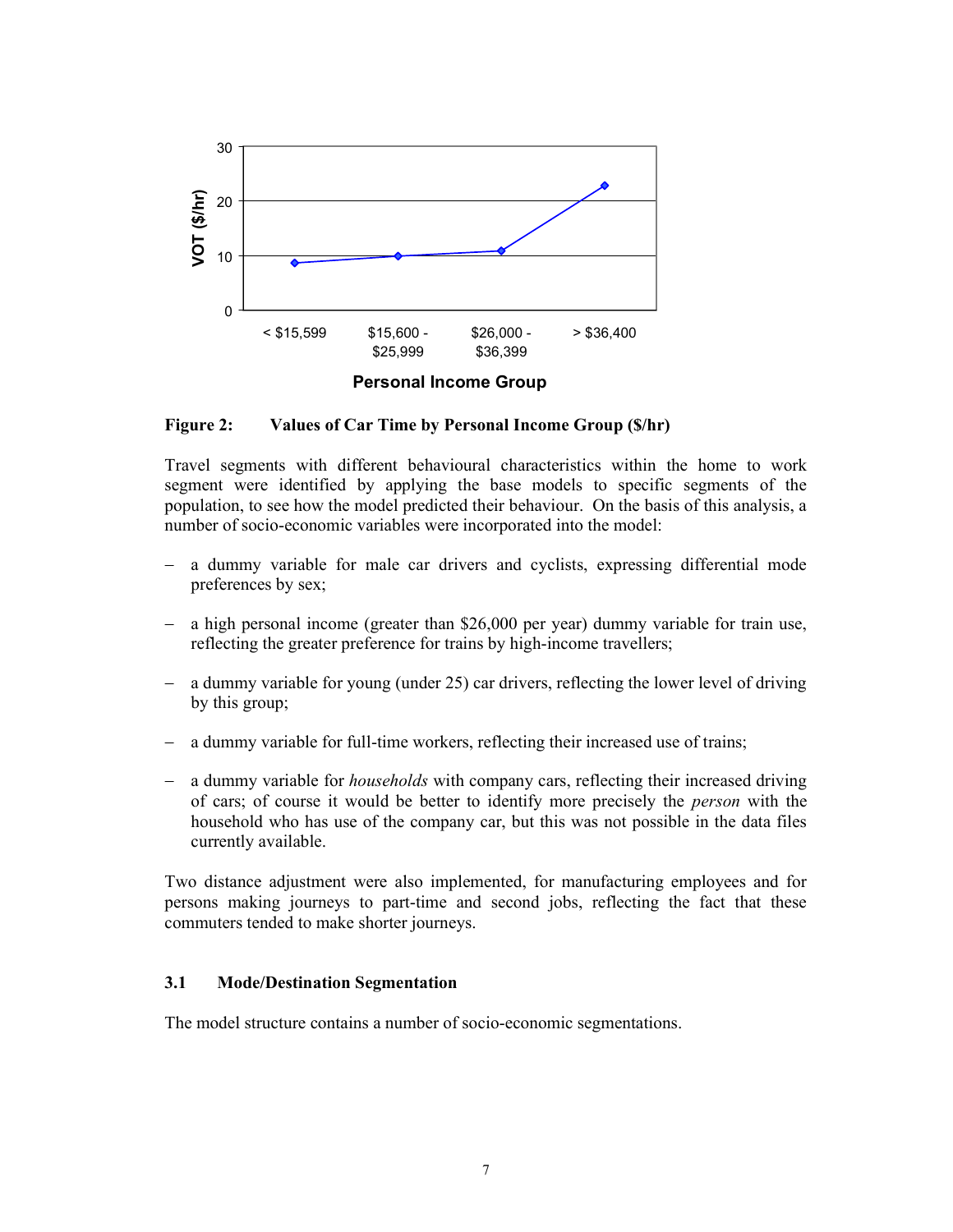## Car Ownership and availability

The model contains 8 car ownership and car availability categories as summarised in Table 1.

|                                             | No Company   | One or more     |
|---------------------------------------------|--------------|-----------------|
|                                             | Cars in      | company Cars in |
|                                             | Household    | Household       |
| No cars                                     | a            |                 |
| No personal licence but at least one        | (b)          |                 |
| household car                               |              |                 |
| Competition for car in household            | $\mathbf{c}$ |                 |
| Free car use, one licence in household      | d)           | $\mathbf{g}$    |
| Free car use, several licences in household | $\epsilon$   | h               |

## Table 1: Car Ownership and Car Availability Segmentations

These categories are used to set a number of variables in the mode-choice model, i.e.:

- availability of car driver, requires at least one car to be owned and that the traveller holds a licence (categories c, d, e, f, g, h);
- company car dummy  $(f, g, h)$ , which is applied to the car driver utility, whose availability condition excludes category b, it does not matter whether or not vehicles in category b are company cars;
- car competition dummy  $(c, f)$ , which is applied to the car driver utility;
- car passenger/household car dummy  $(b, c, e, f, h)$ , which is applied to the car-passenger utility; note that if there is competition for car use there must be another licensed driver in the household.

## Employment Type

There are two employment type variables in the model:

- manufacturing/other industry specifications are used to define the destination attraction variable; a manufacturing distance variable is also defined to reflect that manufacturing employees tend to make shorter commuting trips;
- part-time and other job commuters/full time specifications are used in the specification of parking costs; a part-time/other job distance variable is also defined to reflect that part-time employees and employees travelling to second jobs tend to make shorter commuting trips and a dummy variable is included on rail travel for full-time workers.

## Income Categories

The model contains the following 4 categories for personal income and an income dummy for rail travel for travellers with an annual income greater than \$26,000: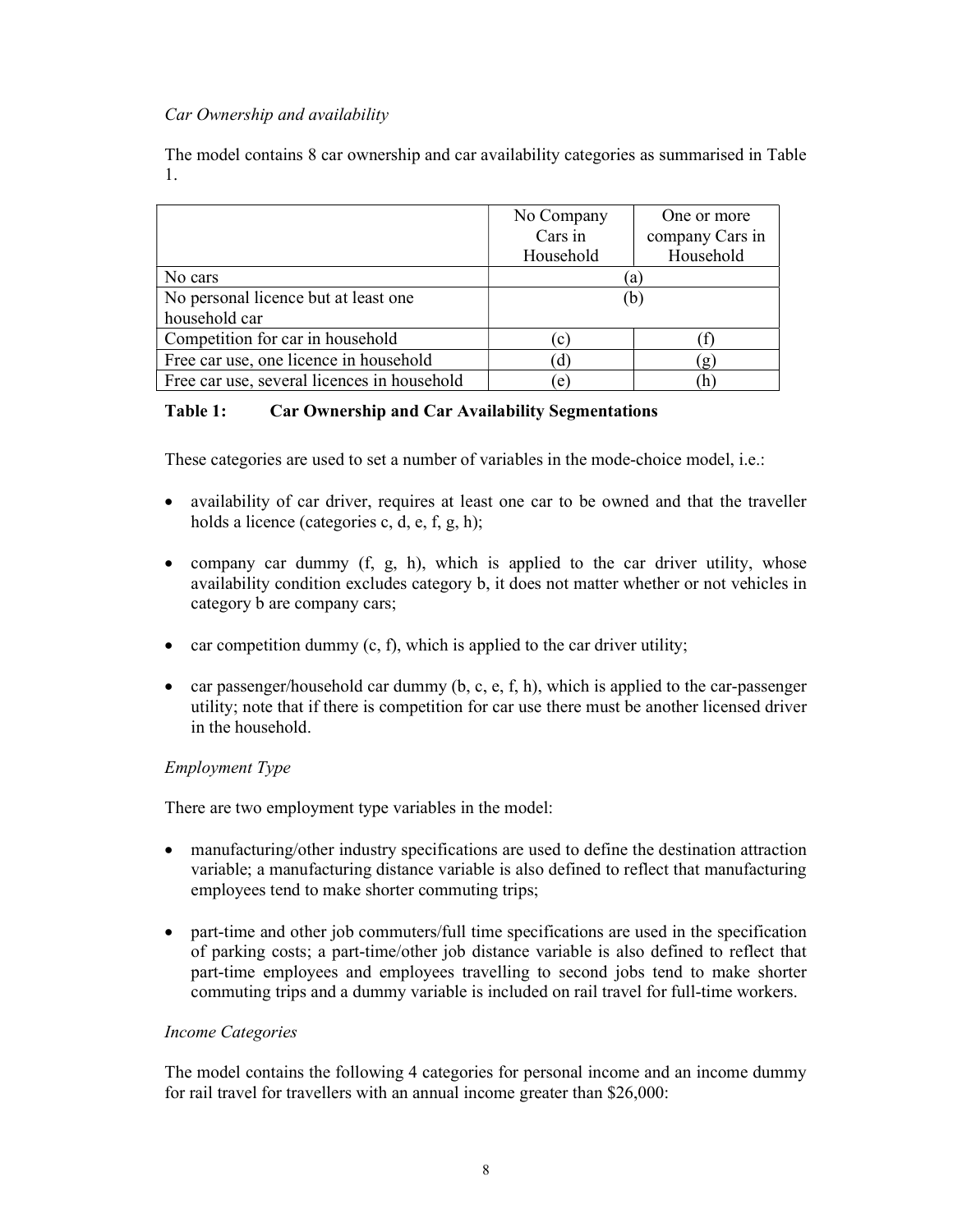- Income less than \$15,599 per year;
- Income between \$15,600 and \$25,999 per year;
- Income between  $$26,000$  and  $$36,399$  per year;
- Income greater than \$36,400 per year.

## Other Socio-economic Effects

The model contains two other dummy variables for other socio-economic effects:

- travellers under 25, applied to car-driver alternatives;
- male travellers, applied to car-driver and bike alternatives.

The variables described above, if used directly for implementation, would imply a segmentation with  $8 * 4 * 4 * 4 = 512$  categories. The 'other' socio-economic effects segmentation was less important in explaining individual behavioural variation and were considered less important for policy than the first three segmentations. Therefore in this model the number of categories was reduced to 128 by eliminating this segmentation. The proportions of travellers under 25 and male travellers were used instead to determine the utility value for an 'average' individual.

## 4. LICENCE HOLDING MODEL

The modelling of licence holding was included in the system for two main reasons.

- A better model of mode choice, and ultimately of destination choice, is obtained when account is taken of the availability of car driver as an alternative for travel to work (in Sydney it is the dominant alternative). Car availability depends not only on car ownership but also on licence holding.
- Car ownership typically shows an increase over time even when account is taken of increasing income. Many car ownership models include a 'trend' variable but this is unsatisfactory because there is no basis for projecting the trend into the future. At least part of the increase in car ownership can be attributed to an increase in licence holding which can be projected on a rational basis into the future.

The model for predicting licence holding was based on methods which have previously been applied in several European contexts but that were adapted after some original research based on Sydney data. It was found that in Sydney, as in Europe, the main changes in licence holding in the last 20 years have been, and probably in the next 20 years also will be, that women's licence-holding is 'catching up' with that of men. This occurs not through the general acquisition of licences by women of all ages but by the gradual replacement of generations of women who had low licence holding by younger women whose licence holding has always been very similar to that of men. However, unlike the contexts studied in Europe, the situation in Sydney is complicated by substantial immigration from countries where women's licence holding is substantially lower than that of men. If this immigration continues, as can be expected, the difference between men's and women's licence holding will survive for longer than would otherwise be the case. The basic effects and those of immigration can be incorporated in the cohort methods that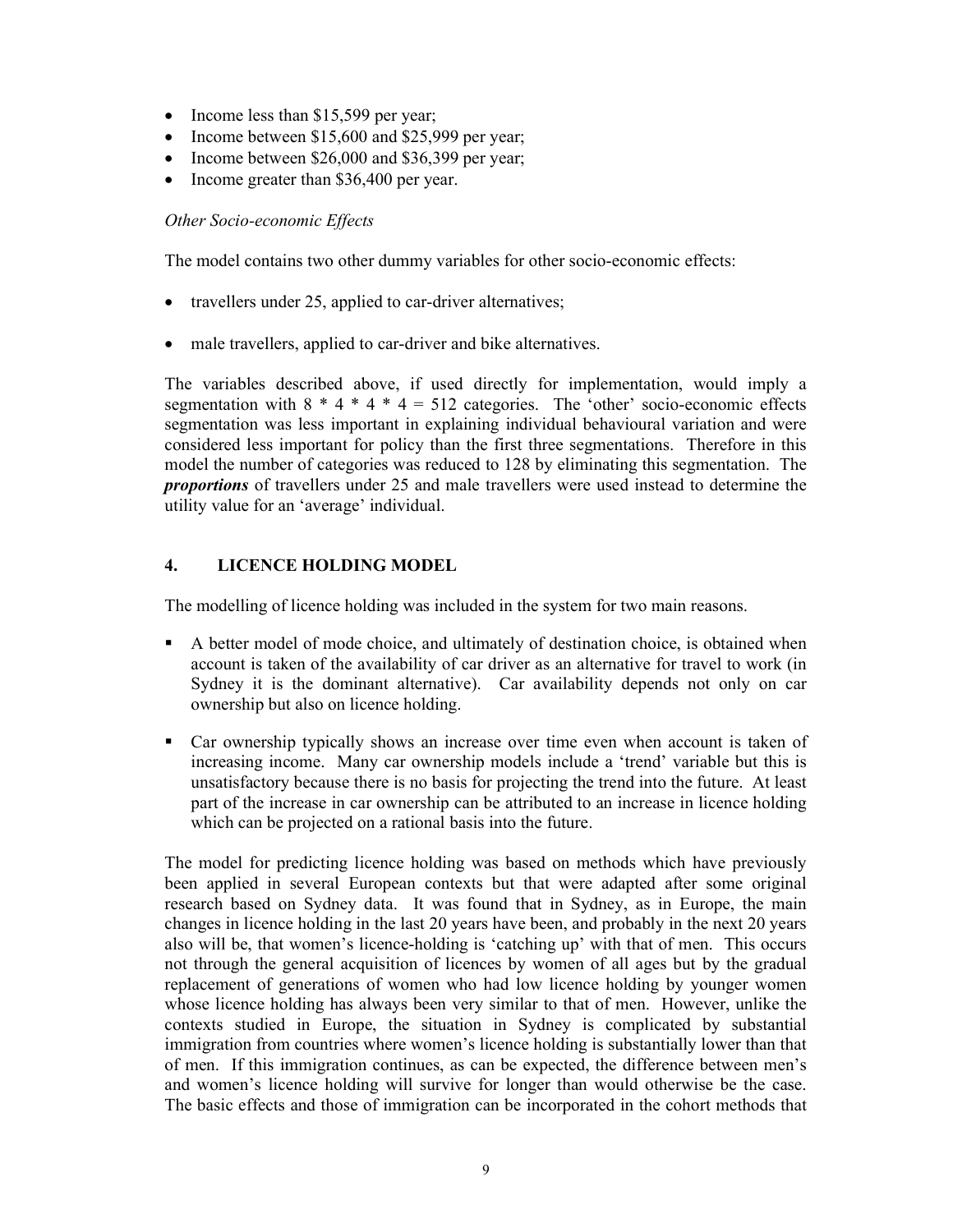have been applied in previous European studies; a cohort forecasting system was therefore set up to predict licence holding rates.

This cohort system applies to the whole of the model area and distinguishes only sex and (5-year) age cohorts. To obtain more geographically and socio-economically specific information, disaggregate models were estimated from the HIS and HTS data, to allocate the total licences to households and persons in specific zones and socio-economic groups. Two separate allocation models were estimated: one for the joint licence holding of the first two people in the household (or for people living alone), the other for any other adults. These models contained variables on household structure (age, sex, number of children, number of adults), employment and income. The disaggregate and cohort models were implemented together to form the forecasting system.

## 5. CAR OWNERSHIP MODELS

The car ownership modelling is based on two linked models. The first predicts the holding of company cars by households; the second predicts the total number of cars that will be owned, conditional on the company car ownership. This structure was found to work better than alternative approaches.

Both models predict car ownership conditional on the household income; a logarithmic income term was included in both models, which was found to significantly improve the fit of the models relative to the use of a linear income variable. In the total car model, the income term was reduced by the average car ownership costs for the cars owned by the household. The average costs were derived from model tests, which indicated that the optimal model fit occurred assuming average car ownership costs of about \$10,000 per annum.<sup>5</sup>

Both models take into account the number of driving licences in the household, reflecting increased car ownership with increasing numbers of household licences. A further variable in the total car model is the accessibility benefit that households derive from different levels of car ownership.

The car ownership models are therefore able to respond to a wide range of policy variables and exogenous developments and appear to be of a higher quality than most models used for this type of forecasting in current practice.

## 6. TRAVEL FREQUENCY MODELLING

The travel frequency model predicts the number of tours made to work, by 'employed' individuals. In this study, the definition of employed persons includes those who may work part-time or who may undertake casual or voluntary work.

The frequency model is made up of two models:

 $\blacksquare$  the first model predicts whether *any* work tours will be made;

<sup>5</sup> This 'cost' is compared with pre-tax income; it can therefore be seen as the additional pre-tax income necessary to pay for a car, substantially higher than the amount actually paid.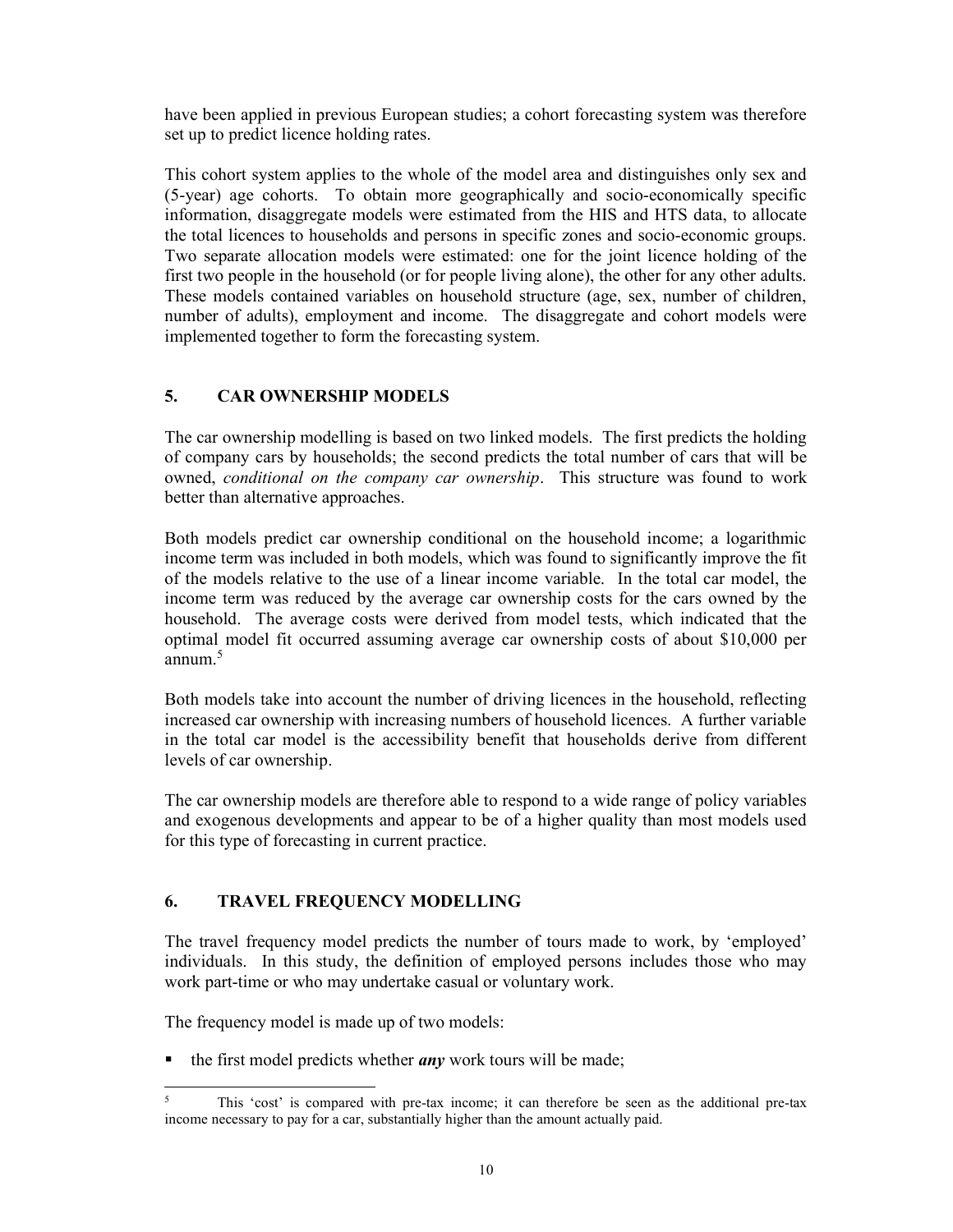$\blacksquare$  the second model predicts the extent to which repeat tours will be made, given that at least one work tour is made.

The first model is a simple binary choice, for which a logit model is used. The second model is set up in a repeating structure, to allow account to be taken of the small number of cases in which more than two tours are made. Thus the first model is applied once for each employed person; the second model is applied to each traveller, in principle, an indefinite number of times. The structure of the model is shown in Figure 3 below.



Figure 3: Structure of the Frequency Model

The first model thus predicts the choice between 0 and 1+ tours. The choices between 1 and 2+, 2 and 3+, etc. could in principle be made by separate models. However, in practice there are so few observations of multiple tours that it is more convenient to apply the same model to each of the successive choices.

In principle, it could be argued that the above model system should be linked by 'logsum' variables, each choice being influenced by the possibility for further choices. In practice, however, data limitations imply that the second model is very simple and the contribution of the logsum to the quality of the model would not be worth the considerable additional complexity that it would involve.

In contrast, a logsum linkage is provided from the mode-destination models. This linkage allows changes in the quality of transport connections to have an influence on the frequency of travel. While it may be surprising to see the frequency of travel to work modelled as dependent on transport quality, accessibility effects were found in the Sydney models and have been found in a number of previous studies. The findings indicate that there is evidence to support that workers are able to organise themselves to visit their workplace more flexibly.

## 7. MODEL VALIDATION

Model validation was carried out at three levels. Firstly, validation tests of the disaggregate models were conducted through examination of validation tables (comparing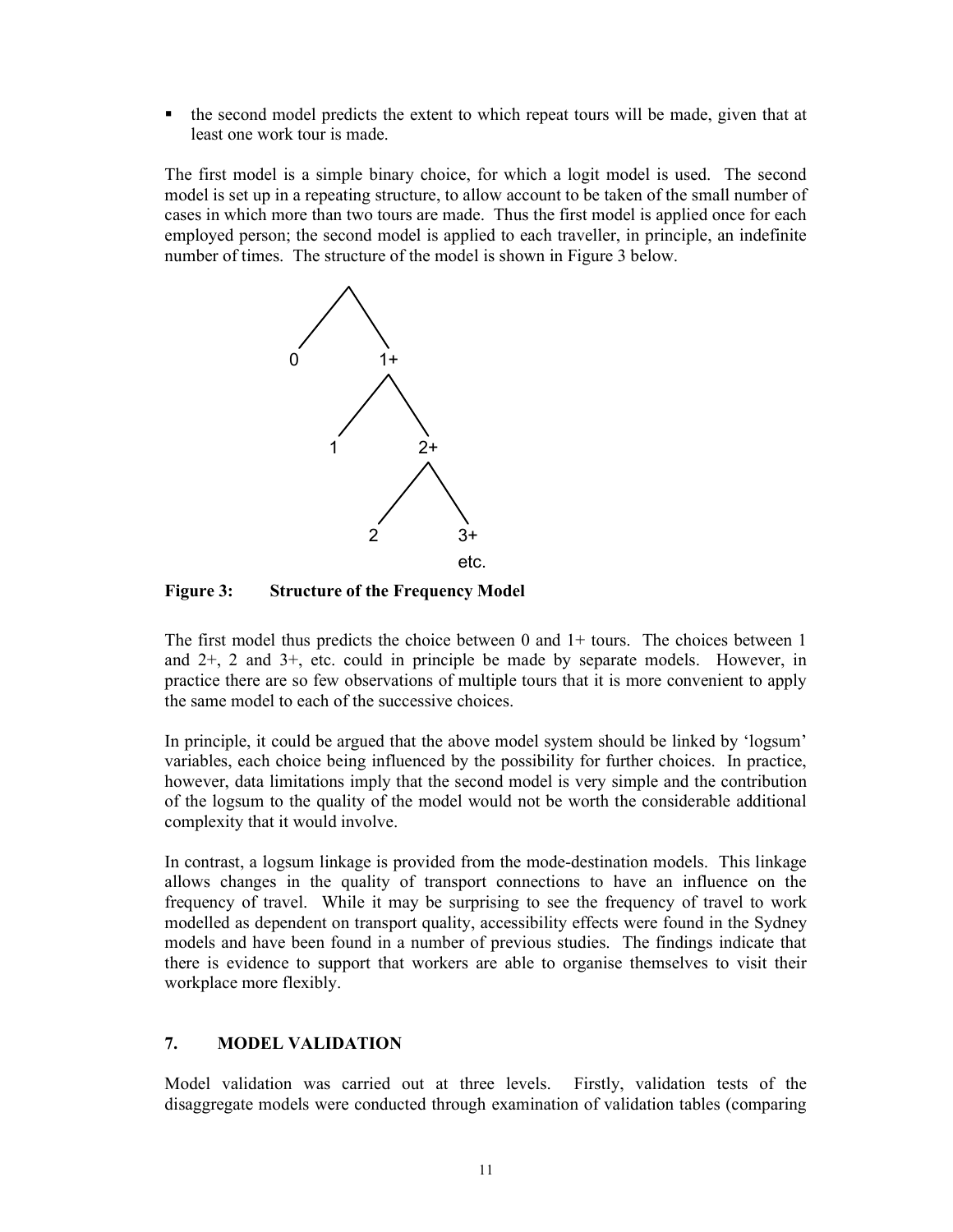observed and predicted choices), examination of coefficient ratios, e.g. values of time and production of elasticities. Secondly, the mode/destination choice results were compared with the census Journey-to-Work data. Thirdly, validation tests were undertaken by running the model system, in its aggregate implementation, to derive base year matrices and global statistics and to extract the elasticities with respect to a number of key variables at this level. Partly this was a check on the correct programming of the separate models, but also it formed a check on the extent to which the estimation data set was fully representative of the travelling population.

Figure 4 shows the validation tables comparing the observed and predicted trip length distributions for the tours (outward and return legs). The zero distance category reflects intrazonal trips. The results indicate that the model fit is very good. There was also good fit observed in other dimensions.



Figure 4: Observed and Predicted Trip Length Distributions, for HTS

Five elasticity tests were made on the aggregate model system. Firstly, in order to test income elasticity of the licence and car ownership models, a test was carried out to examine the effect of increasing incomes by 10%. In this test, no change was made to the total number of licences, but instead the income was increased in the models that allocate licences to individuals in the household. This is somewhat artificial in that real income changes would occur simultaneously with general increases in licence holding over time. The model test reflects the changes in licences due to income only.

The results indicated that car ownership levels increased as a result of the increased household income and the increased licence-holding predicted from the licence-holding models. The car ownership elasticities, by number of workers per household, are presented in Table 2.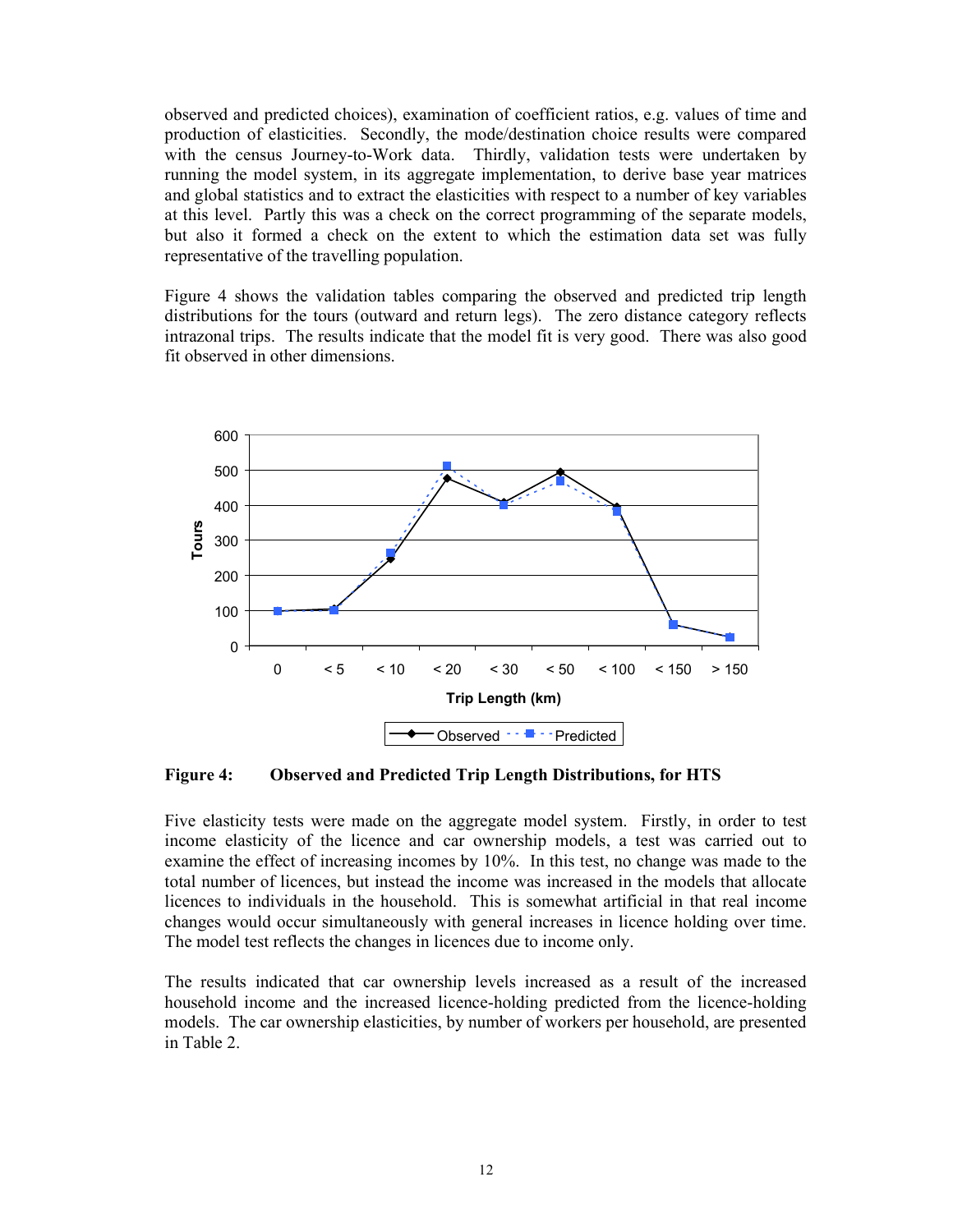| Workers  | <b>Base Model</b> |                   | Household Income Increased<br>by $10\%$ |                   | Elasticity   |                   |
|----------|-------------------|-------------------|-----------------------------------------|-------------------|--------------|-------------------|
|          | Mean              | Mean              | Mean                                    | Mean              | Company Cars | <b>Total Cars</b> |
|          | Company Cars      | <b>Total Cars</b> | Company Cars                            | <b>Total Cars</b> |              |                   |
| $\Omega$ | 0.0000            | 0.7605            | 0.0000                                  | 0.7775            | n/a          | 0.224             |
|          | 0.1840            | 1.3051            | 0.1975                                  | 1.3256            | 0.734        | 0.157             |
| 2        | 0.3252            | 1.7984            | 0.3474                                  | 1.8211            | 0.683        | 0.126             |
| 3        | 0.3825            | 2.5309            | 0.4090                                  | 2.5594            | 0.693        | 0.113             |
| 4        | 0.4489            | 2.9816            | 0.4803                                  | 2.9970            | 0.700        | 0.052             |
| Total    | 0.1925            | 1.3955            | 0.2059                                  | 1.4160            | 0.696        | 0.147             |

Table 2: Car Ownership changes with Increased Household Income (10%)

The elasticity for company car ownership is much higher than that for total cars: 0.70 compared with 0.15, respectively. Company car ownership elasticities also increase as the number of workers per household increases. The total car ownership elasticities are lower than those observed in Europe. They are, however, consistent with the pattern of car ownership observed in Sydney, which is illustrated in Figure 5.



Figure 5: Mean Cars per Household, by Household Income Group (HTS)

The graph showing the relationship between cars and income has a surprisingly shallow slope: an income increase of a factor of 7.5 (from \$A 10,400 to 78,000) produces an increase in car ownership of a factor of 2.6 (from about 0.7 to about 1.8), an apparent elasticity of 0.35. However, when the other relevant variables, such as numbers of workers, numbers of licences and numbers of adults, all of which are strongly correlated with income, are taken into account, it is clear that the elasticity relating to income alone must be substantially less.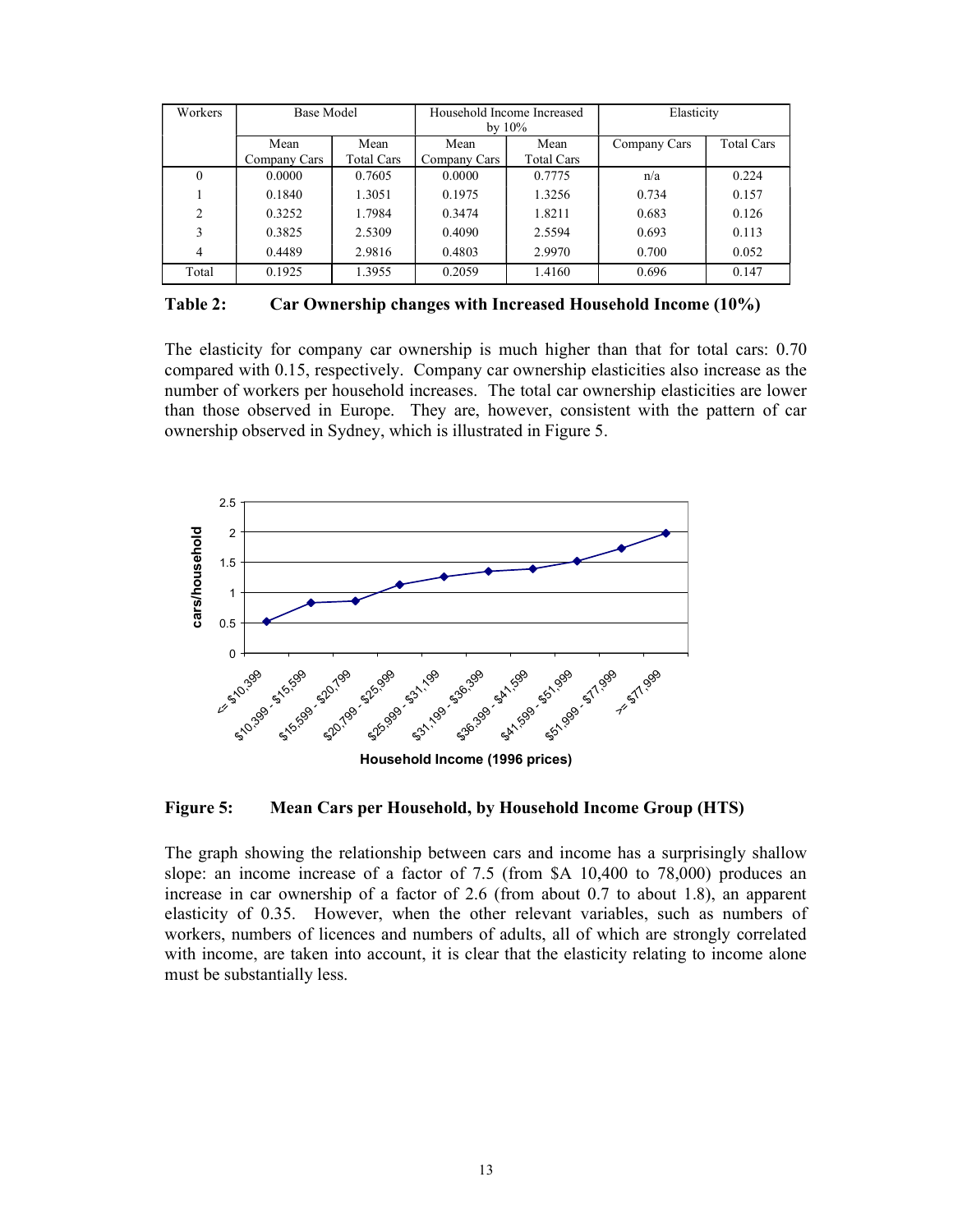An elasticity test was carried out to determine the sensitivity of accessibility in the frequency model. Specifically, a test was made where the car travel time was reduced by 10%. The resulting elasticities for this accessibility change were small:

| 'Main' model:    | $-0.032$ |
|------------------|----------|
| 'Stop-Go' model: | $-0.091$ |
| Total Tours:     | $-0.034$ |

The credibility of the model is enhanced, however, by including these small but properly estimated elasticities rather than by assuming they are zero.

Four further 'transport' elasticity tests were conducted, incorporating all components of the demand forecast system (all adjustments were applied to the complete journey tour):

- $\bullet$  10% reduction in car costs:
- $\bullet$  10% reduction in car times:
- $\bullet$  10% reduction in pt costs;
- $\bullet$  10% reduction in pt times.

The results of the tests are set out in the following tables. For simplicity, taxi has been grouped with car passenger as 'passenger' and walk and cycle have been grouped as 'nonmotorised'. Note that the passenger/taxi shares increase when car time is reduced, a negative elasticity, because their travel time is also set equal to the car travel time. The first table shows the resulting mode change elasticities.

|                | Car costs | Car time | PT costs | PT time |
|----------------|-----------|----------|----------|---------|
| Car-Driver     |           | $-0.23$  | $+0.07$  | $+0.14$ |
| Passenger/Taxi | $+0.24$   | $-0.36$  | $+0.18$  | $+0.28$ |
| Train etc.     | $+0.20$   | $+0.74$  | $-0.32$  | $-0.59$ |
| Bus            | $+0.18$   | $+0.61$  | $-0.35$  | $-0.60$ |
| Non-motorised  | $+0.19$   | $+0.59$  | $+0.20$  | +0.27   |

#### Table 3: Tour Elasticities

In general, the elasticities appear reasonable. Comparison with European values (Netherlands National Model and the 'Antonin' model of Paris) suggest that they are certainly comparable.

Because the model reflects both mode and destination choice changes, the policy tests will result in both mode and destination choice changes, the latter leading to changes in trip lengths. Table 4 presents the resulting elasticities taking into account changes in kilometrage, by mode.

|                | Car costs | Car time | PT costs | PT time |
|----------------|-----------|----------|----------|---------|
| Car-Driver     | –0.12     | $-0.93$  | $+0.06$  | $+0.14$ |
| Passenger/Taxi | $+0.25$   | $-0.85$  | $+0.18$  | $+0.28$ |
| Train etc.     | $+0.21$   | $+0.86$  | $-0.33$  | $-0.84$ |
| Bus            | +0.21     | $+0.73$  | $-0.36$  | $-0.99$ |
| Non-motorised  | +0.19     | $+0.58$  | $+0.22$  | $+0.29$ |

| Table 4: |  | <b>Kilometrage Elasticities</b> |
|----------|--|---------------------------------|
|----------|--|---------------------------------|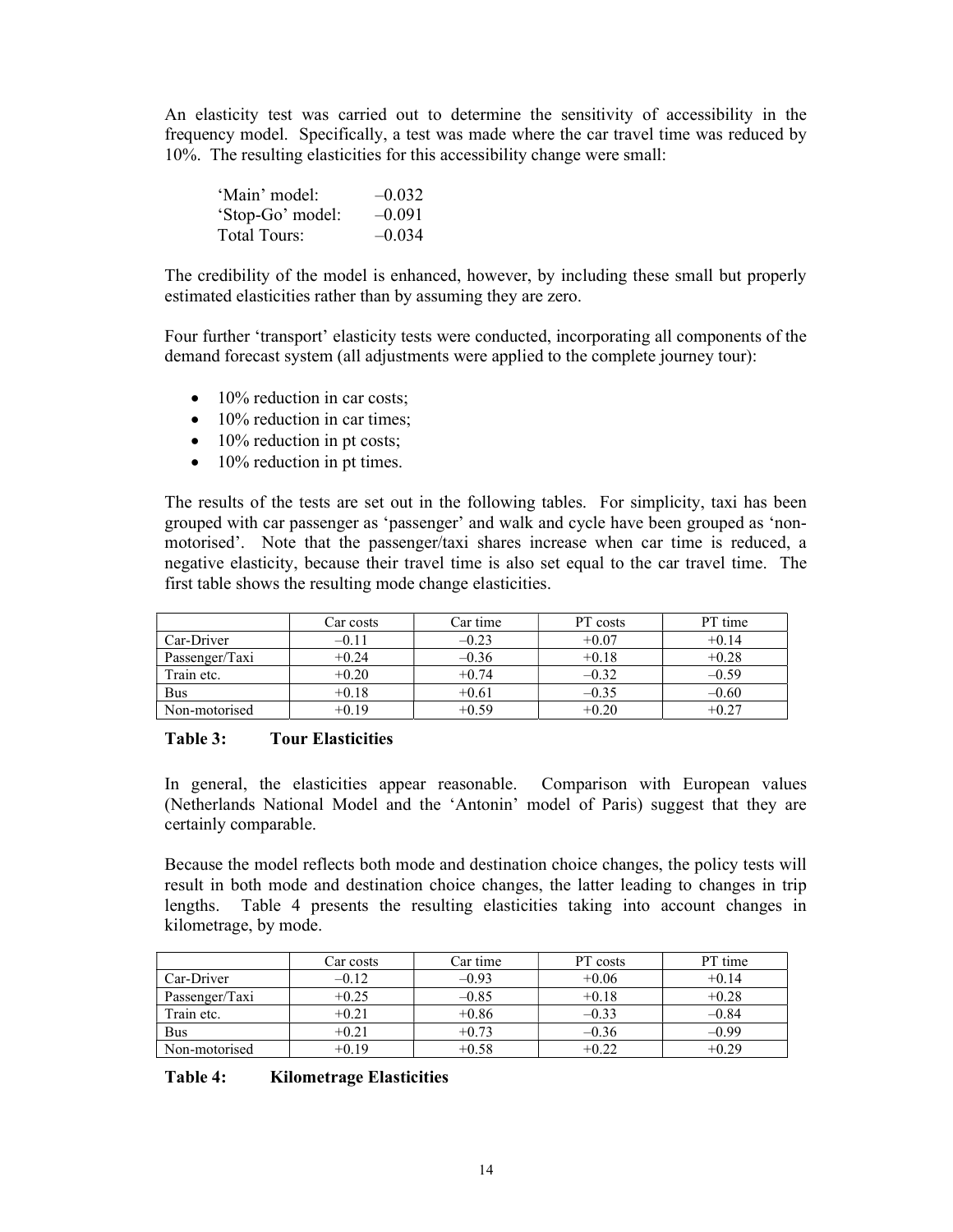## 8. PROTOTYPICAL SAMPLING

The objective of the prototypical sampling procedure is to provide a description of the population of Sydney that is representative of the future socio-economic and spatial distribution of the population. The level of detail of information in that description must be sufficient to provide the inputs to the transport demand models that have been estimated. However, the forecasts that can be made by the responsible planning and demographic agencies fall well short of this level of detail. The solution that is offered by the prototypical sampling procedure is to assume that the future population will be generally like the present population, apart from the changes indicated by the specific forecasts that the responsible agencies are able to make.

Thus the prototypical sample represents a balance between a base-year description of the population in detail and a future-year sketch of some of the key characteristics. The most convenient way to obtain the base-year description is from detailed household interview survey files and the most convenient way to present the output of the prototypical sampling process is as adjusted files from such an interview. In a sense, output of this kind can be seen as what might be the product of a future home interview.

These methods involve the adjustment of the weights which expand the survey records to represent the population. By changing these weights, a set of records can be made to be representative of a different area and/or a different time. The specific method used to find the new weights is to minimise an objective function which contains terms measuring both the change from the base population (i.e. the change in the weights) and the divergence from the future summary statistics. This objective function thus makes explicit the balance between the base and the future.

The function that is chosen for minimisation is simply the weighted sum of squares of changes in the base weights plus the weighted sum of squares of divergences from the future population description. This is a quadratic function, so the minimisation process is a quadratic optimisation and the program that performs it is called QUAD. The process is complicated only by the fact that it is necessary to constrain the weights to be positive, so that an iterative procedure is needed to find the optimum. The use of weights in the procedure allows the balance between base and future to be adjusted; additionally the weights can be used to give more priority to matching some of the future statistics – known as 'targets' – than others. Differential weights for different targets would be appropriate, for example, when some targets were more important or more accurately forecast than others. Weights can also be set to zero when no forecasts can be made for specific targets items.

Two inputs are therefore required for the prototypical sampling procedure. The first is a representative base sample of data. The most natural base-year sample to use for this procedure was the HTS sample. This gives a data set of adequate size to represent the important sub-groups of the population and it contains exactly the variables that are needed to exercise the new STM models. However, because this sample is representative of the model area as a whole, when geographically specific information is required, *even in the* base year, the prototypical sampling procedure has to be applied to adjust the weights on the HTS records to make the sample representative of the population of a zone in the base or in a future year.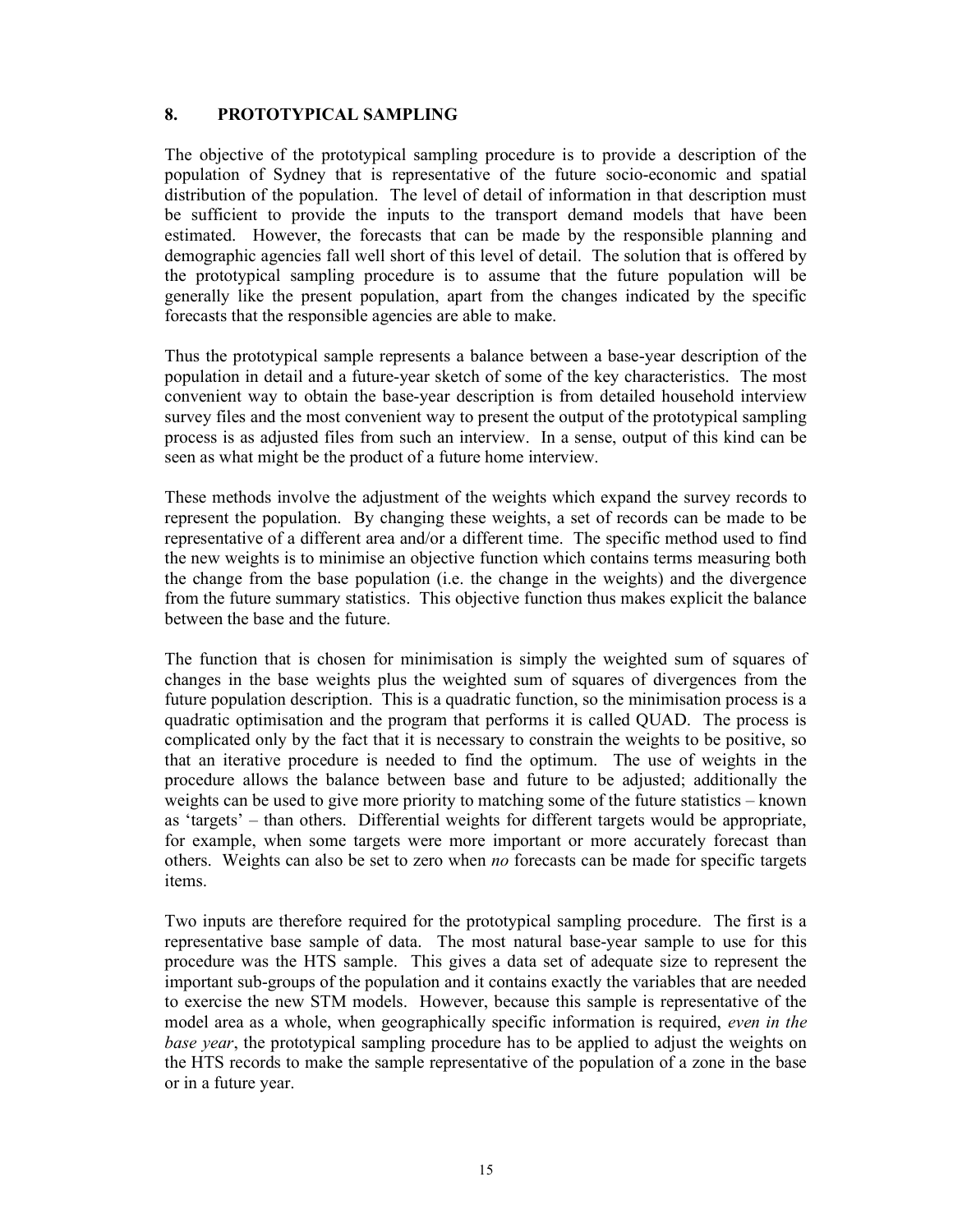Secondly, targets describing the future population characteristics are required. One of the key advantages of the prototypical sampling procedure is its flexibility with respect to the data inputs that can be accommodated. For the Stage 1 Sydney Travel Model, the prototypical sampling produces forecasts for each zone to match the following 15 targets:

- population, age-sex cohorts in four age groups: 0-20, 20-40, 40-60, 60+;
- households, subdivided into single persons, couples with children, couples without children, single parent families and other households;
- workforce, manufacturing and non-manufacturing.
- $\blacksquare$  income is *not* be used as a target.

Income is excluded as a target because no information is available on the income distribution; instead an overall factor will be applied to incomes. This factor is applied to all of the incomes in the prototypical sample, *after* the recalculation of the weights is done; this order of calculation is necessary because the recalculation of the weights will of itself change the incomes by a small amount.

The output of the prototypical procedure is used in two ways. First, at model area level, factors are calculated giving the change in the population in each category for use in forecasting licence-holding and car ownership. Second, for each zone, the totals in each of the segments required by the travel demand modelling are calculated from the QUAD output and the output of the licence and car forecasting modules.

## 9. MODEL IMPLEMENTATION

The model implementation system comprises two separate components:

- the 'Population Model';
- the 'Travel Demand Model'.

The Population Model contains the prototypical sampling procedure (PROTOSAM), the licence-cohort projection module and the licence-holding and car ownership models. All models within the Population Model use sample enumeration procedures and are run outside the EMME/2 environment. The car ownership forecasts made at this stage do not take account of accessibility changes.

The travel demand forecasting model, implemented in EMME/2, calculates accessibility, applies an adjustment to car availability to account for accessibility changes, applies frequency and mode-destination choice models and then factors the output of these processes to obtain the matrices for assignment at different periods of the day.

A key feature of the design of the system is that the Population Forecasting component is not influenced by transport network conditions and thus does not need to be run iteratively. Thus this module can be run once only, perhaps just once for each forecast year, before the travel demand module is run repeatedly for alternative policy options, infrastructure variants etc..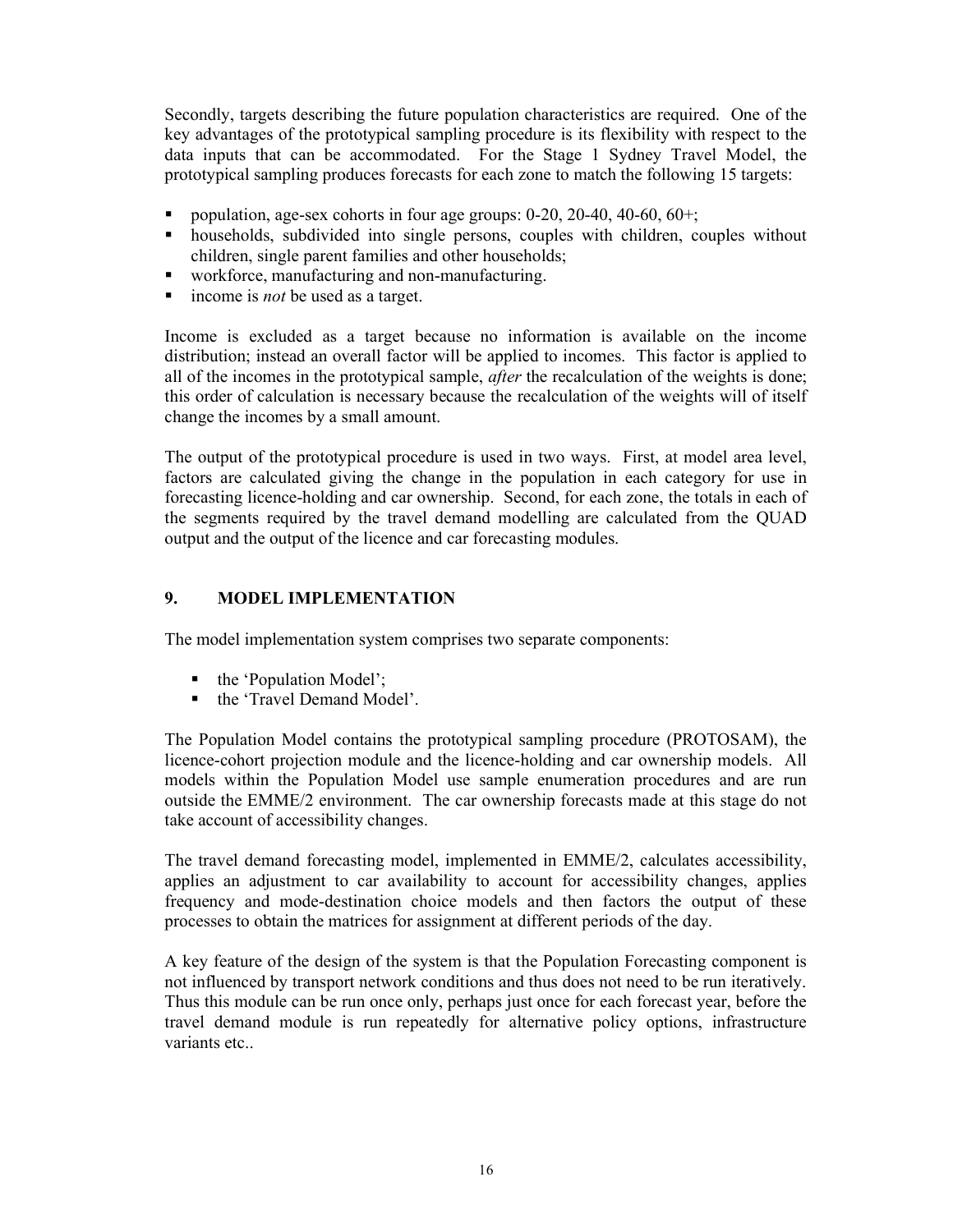## 9.1 Implementation of the Population Module

Within the Population Model (Figure 6), the prototypical sampling procedure is first run at model area level. Next the licence-holding models are run. The licence holding forecast requires two stages. First, using an EXCEL spreadsheet, forecasts are made of licence holding for age-sex 'cohorts' in the population. Second, forecasts are made of licence holding, using the adjusted disaggregate models, for all of the households in the prototypical sample. Two models of licence holding are applied, one for the first two adults in the household, the other, dependent on the first model and applied after it, for any other adults in the household. Car ownership, dependent on licence holding, is forecast after the licence models are applied and also requires two models. The company car model is applied first and the total car model, which depends on the number of company cars, is applied after that model.



# Population Model

Figure 6: Population Model

All of the licence holding and the main car ownership forecasting is carried out at model area level and is based on the results of the prototypical sampling at that level. Once the forecasts from these models are available, they are allocated to travel zones using the results of the prototypical sampling at travel zone level and accumulated to form the zonal segment file which is the basis of the EMME/2 travel demand forecasting.

## 9.2 Implementation of the Travel Demand Module

All parts of the model system other than those which comprise the 'Population Model' are implemented within the EMME/2 environment. Figure 7 shows the components of the 'Travel Demand Model'.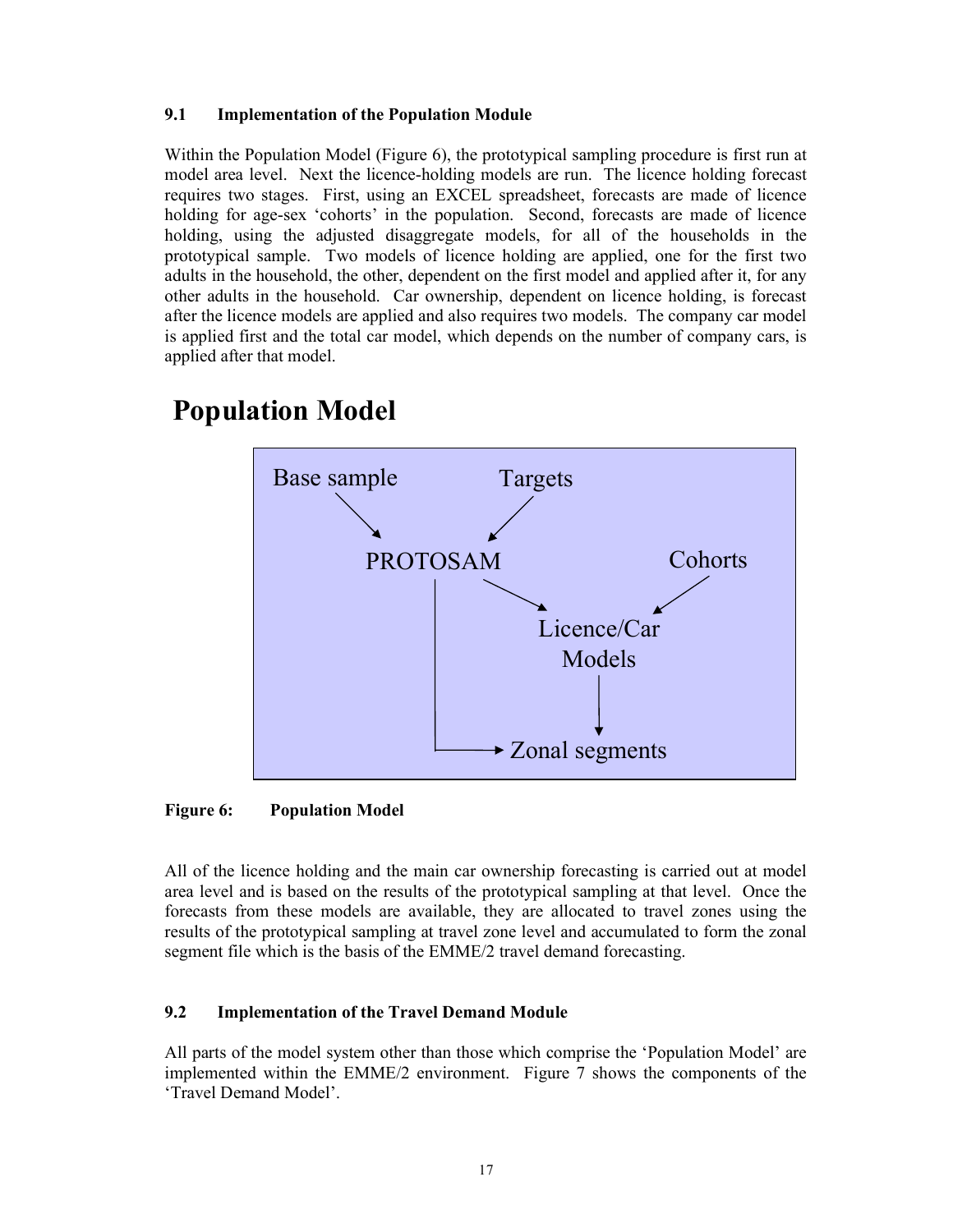Fundamental to all the applications in the Travel Demand module is the calculation of the accessibilities of each origin. In this context 'accessibilities' means the levels of accessibility of each origin zone for each car availability segment. These are used in the car availability adjustment and travel frequency modules. The accessibilities used in these two modules are segmented by car availability only, a subset of the full set of 128 segments used in the mode-destination model.

Eight accessibility values, one for each car availability segment, are calculated for each zone, for input to these two modules. This reduction to 8 values is achieved by taking standard representative segments with respect to each traveller's occupation (the value for group 3, full-time, non-manufacturing employment, is used) and income (the value for income group 3, \$ 26,000 to 36,400 per annum, is used).

The car availability adjustment adjusts the availability of cars at person level to take account of changes in accessibility. This is achieved by comparing the base-year accessibility measures with corresponding forecast measures. In this way, any inconsistency between aggregate and disaggregate accessibilities are eliminated.

Accessibility is not a strong variable in the car ownership model, so the impact of accessibility changes on car availability are not large. Nevertheless, it has been considered worthwhile to include the impact of such changes in a simple way to complete the interconnection of the modules of the model. The impact of accessibility is measured by changes in the mode-destination logsum variable. Simple models are then used to predict the impact of changes in this variable on the distribution of the working population over the 8 car availability segments.

The travel frequency model predicts the numbers of tours that will be made by travellers of different types (defined by population segments), using the two frequency models that were estimated. The travel frequency is dependent on accessibility, using the same measures used for the availability adjustment, i.e. for 8 different car availability segments but not distinguishing other segmentations of the population.

The travel frequency models are however mainly a function of the segmentation variables. At this stage, segmentation takes account not only of car availability a (8 segments), employment type b (4 groups) and income level c (4 groups), which are used by the modedestination models, but also of age (3 groups) and work status (for other than full-time workers, 5 groups). Thus the segmentation that is input to these models, specifying number of people in each segment resident in each zone, is more detailed than the segmentation that is output, specifying numbers of tours made by travellers of a given segment originating in each zone.

The mode and destination choice model forecasts that number of tours made to any destination 'j' by mode 'm' for people of segment h (h=abc) living in zone i. The output of this stage of the model system comprises the total matrices

 $S_{ijm} = \Sigma_h T_{ijhm}$ 

giving the 'synthetic' matrices used in subsequent parts of the system.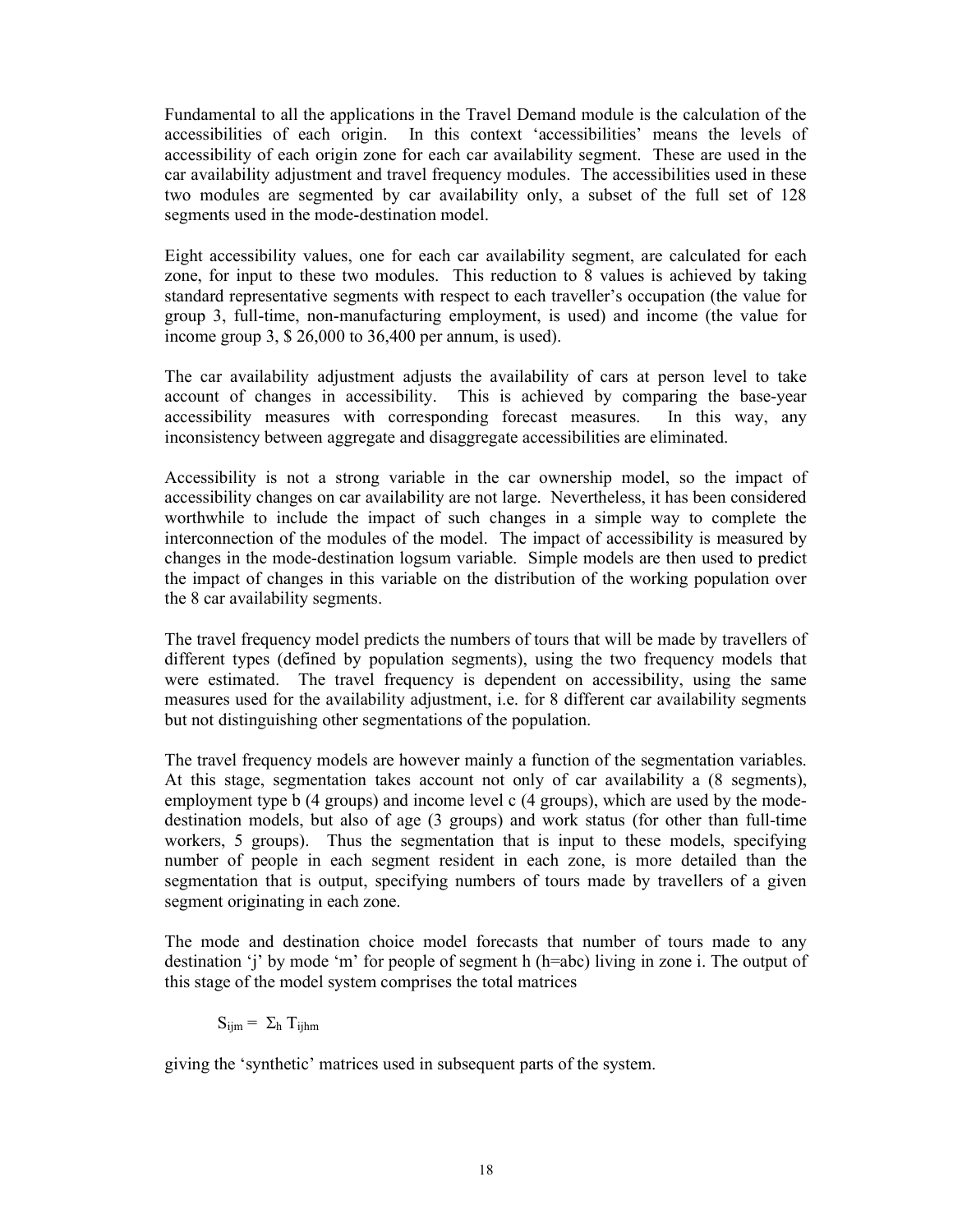

Figure 7: Travel Demand Model

The final step in the Travel Demand procedure is the splitting of predicted demand into different time periods, applying the pivot procedure to obtain best-estimate matrices for travel to work and factoring these up to reflect total demand including travel for other purposes. For the peak hours, in particular for the morning peak, this procedure should give reasonable estimates of total travel, but for day-time, evening and night travel, purposes other than work dominate and the estimates would not be adequate for use. It is noted that the base matrix used for pivoting is derived from the census Journey-to-Work data, which gives 24-hour travel. For this reason it is necessary to apply the pivoting based on this matrix before splitting the matrix by time-of-day.

## 10. FUTURE IMPROVEMENTS

This paper has described the first phase of improvements to the Sydney Strategic Travel Model. The first phase focussed on modelling home to work travel and the associated models. It is planned that additional model estimation and implementation will be undertaken in subsequent phases. These include the explicit modelling of additional purposes including home to education, home to shopping, home to other and work to workrelated business travel. The model system has been implemented as a pivot point system, and it is proposed to construct better base year matrices using matrix estimation procedures.

The model system has been designed to allow flexibility in extending the scope of the model in the future as needs arise and / or practice is enhanced. Presently the allocation of the tours to specific time periods is undertaken using fixed proportions, rather than taking into account differences in travel time in the different time periods, however this allocation process could be done using a model. Also the modelling of tours could be extended to incorporate travel to intermediate destinations.